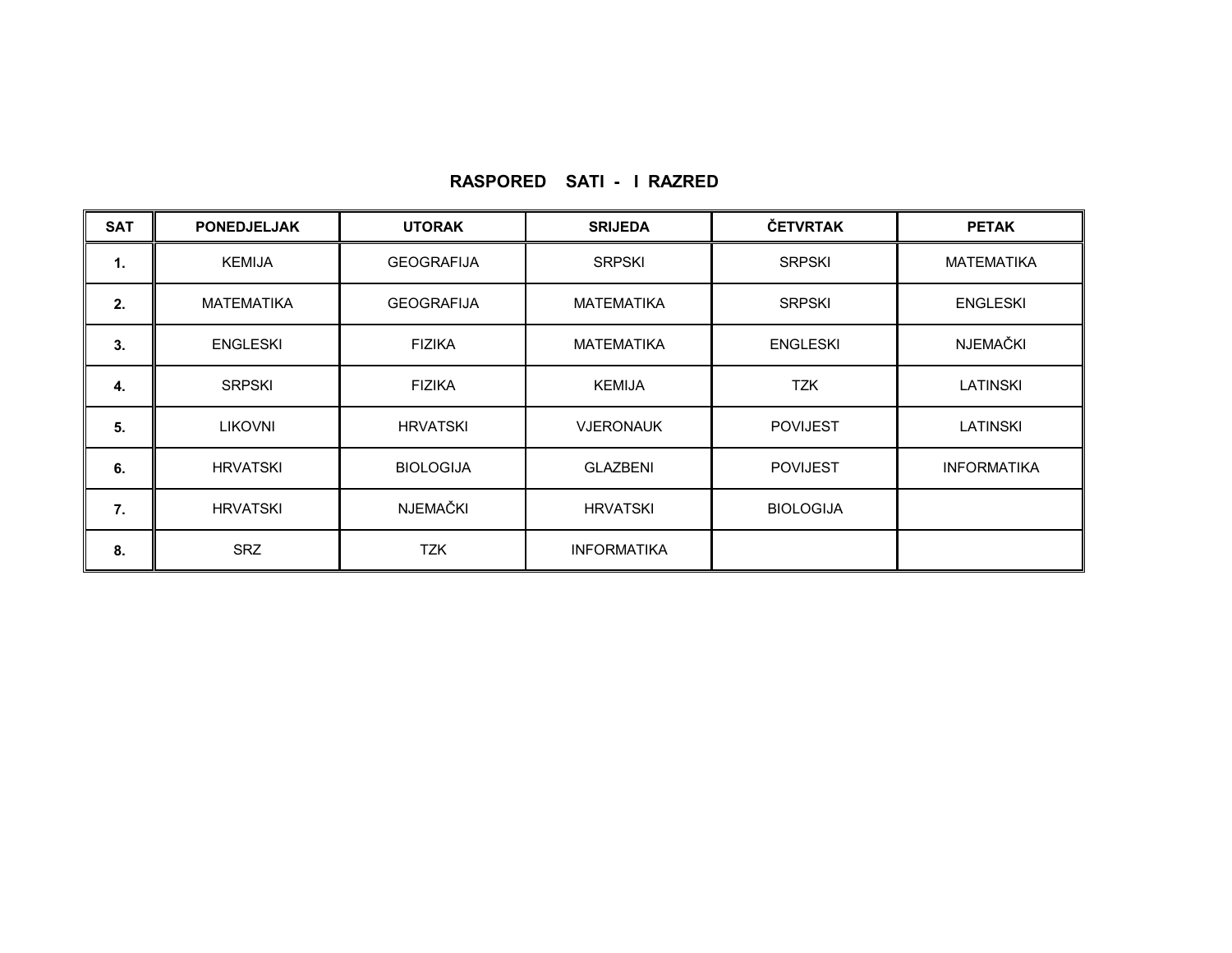| <b>SAT</b>   | <b>PONEDJELJAK</b> | <b>UTORAK</b>     | <b>SRIJEDA</b>     | ČETVRTAK          | <b>PETAK</b>       |
|--------------|--------------------|-------------------|--------------------|-------------------|--------------------|
| $\mathbf{1}$ | <b>POVIJEST</b>    | <b>FIZIKA</b>     | <b>MATEMATIKA</b>  | <b>TZK</b>        | <b>ENGLESKI</b>    |
| 2.           | <b>POVIJEST</b>    | <b>FIZIKA</b>     | <b>SRPSKI</b>      | <b>ENGLESKI</b>   | <b>SRPSKI</b>      |
| 3.           | <b>KEMIJA</b>      | <b>SRPSKI</b>     | <b>KEMIJA</b>      | <b>SRPSKI</b>     | <b>MATEMATIKA</b>  |
| 4.           | <b>MATEMATIKA</b>  | <b>GEOGRAFIJA</b> | <b>VJERONAUK</b>   | <b>HRVATSKI</b>   | <b>NJEMAČKI</b>    |
| 5.           | <b>MATEMATIKA</b>  | <b>NJEMAČKI</b>   | <b>GLAZBENI</b>    | <b>HRVATSKI</b>   | <b>INFORMATIKA</b> |
| 6.           | <b>ENGLESKI</b>    | <b>TZK</b>        | <b>HRVATSKI</b>    | <b>BIOLOGIJA</b>  | LATINSKI           |
| 7.           | <b>LIKOVNI</b>     | <b>BIOLOGIJA</b>  | <b>INFORMATIKA</b> | <b>GEOGRAFIJA</b> | <b>LATINSKI</b>    |
| 8.           | <b>HRVATSKI</b>    |                   | <b>PSIHOLOGIJA</b> |                   |                    |

## **RASPORED SATI - II RAZRED**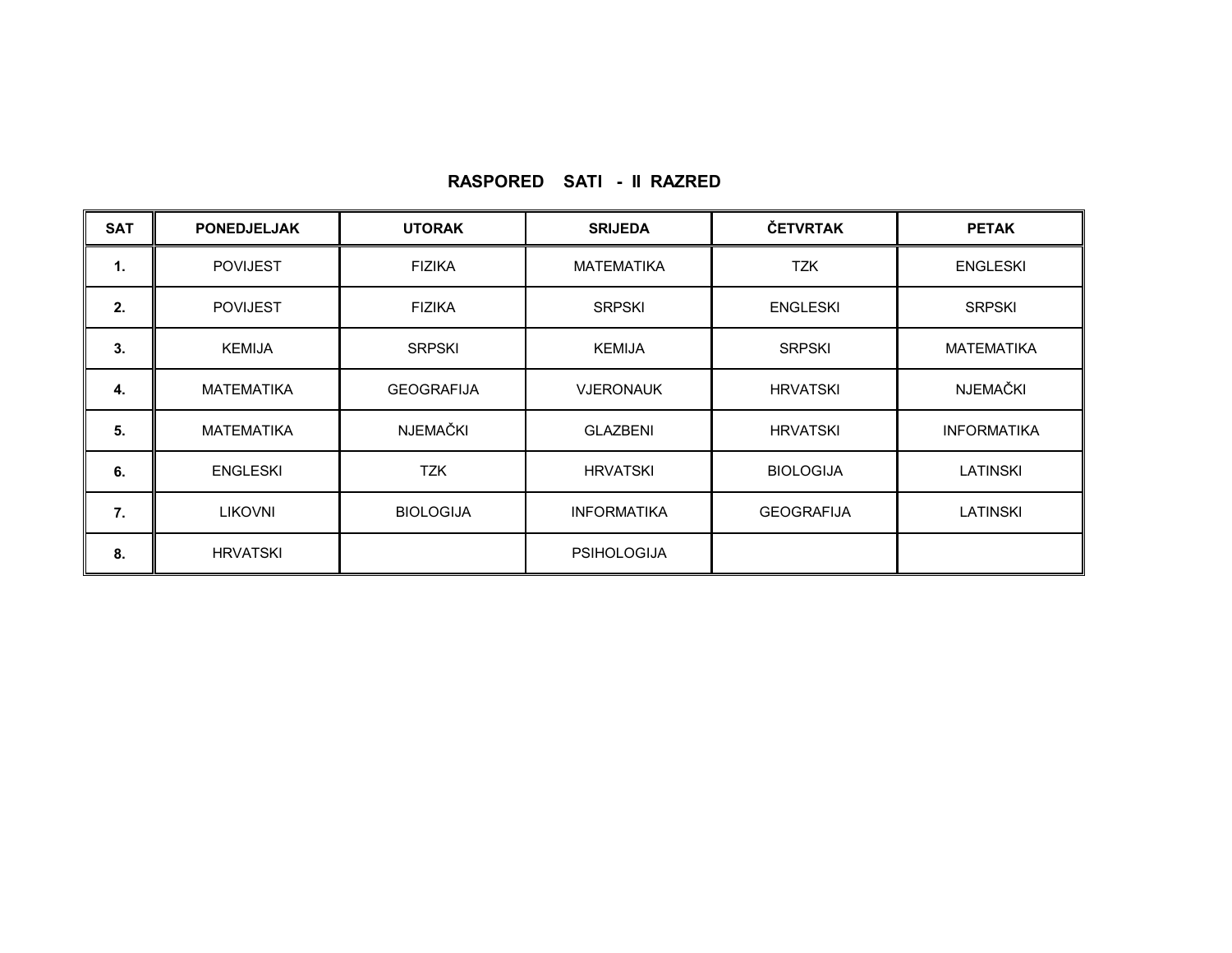| <b>SAT</b> | <b>PONEDJELJAK</b> | <b>UTORAK</b>     | <b>SRIJEDA</b>     | ČETVRTAK          | <b>PETAK</b>      |
|------------|--------------------|-------------------|--------------------|-------------------|-------------------|
| 1.         | <b>POVIJEST</b>    | <b>SRPSKI</b>     | <b>KEMIJA</b>      | <b>ENGLESKI</b>   | <b>SRPSKI</b>     |
| 2.         | <b>KEMIJA</b>      | <b>SRPSKI</b>     | <b>SOCIOLOGIJA</b> | <b>TZK</b>        | <b>MATEMATIKA</b> |
| 3.         | <b>MATEMATIKA</b>  | <b>ENGLESKI</b>   | <b>SOCIOLOGIJA</b> | <b>FIZIKA</b>     | EKOLOG./INFORMAT. |
| 4.         | <b>ENGLESKI</b>    | <b>HRVATSKI</b>   | <b>HRVATSKI</b>    | <b>FIZIKA</b>     | EKOLOG./INFORMAT. |
| 5.         | <b>SRPSKI</b>      | <b>GEOGRAFIJA</b> | <b>MATEMATIKA</b>  | <b>BIOLOGIJA</b>  | <b>NJEMAČKI</b>   |
| 6.         | <b>LIKOVNI</b>     | NJEMAČKI          | <b>VJERONAUK</b>   | <b>GEOGRAFIJA</b> | <b>GLAZBENI</b>   |
| 7.         | <b>PSIHOLOGIJA</b> | <b>TZK</b>        | <b>POVIJEST</b>    | <b>LOGIKA</b>     |                   |
| 8.         |                    | <b>BIOLOGIJA</b>  | <b>HRVATSKI</b>    | <b>HRVATSKI</b>   |                   |

## **RASPORED SATI - III RAZRED**